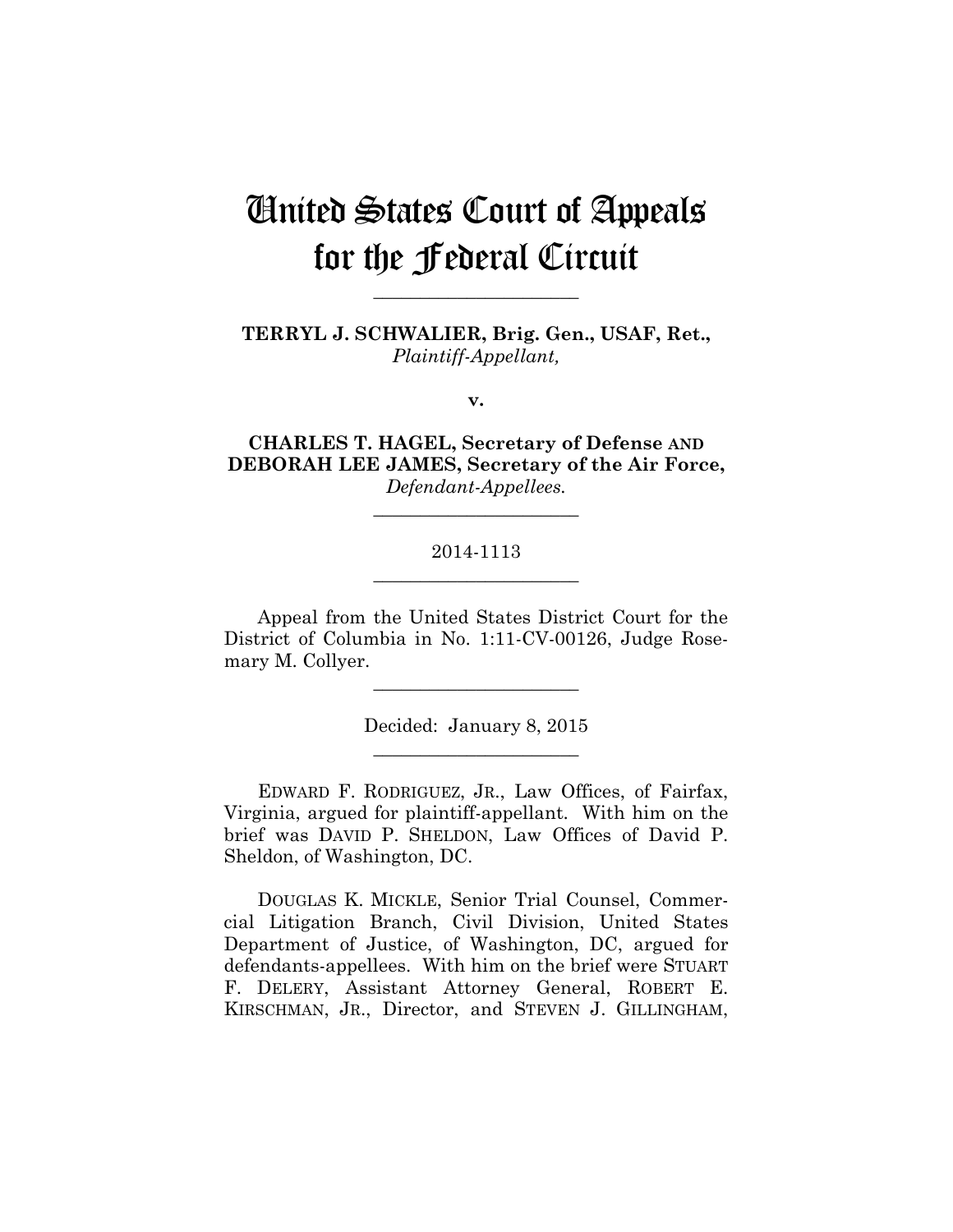Assistant Director. Of counsel on the brief was TODI S. CARNES, Air Force Legal Services Agency, General Litigation Division, Military Personnel Law Branch, of Joint Base Andrews, Maryland.

**\_\_\_\_\_\_\_\_\_\_\_\_\_\_\_\_\_\_\_\_\_\_** 

# Before PROST, *Chief Judge,* REYNA and HUGHES, *Circuit Judges.*

#### HUGHES, *Circuit Judge.*

Following nomination by the President and confirmation by the Senate, Brigadier General Terryl J. Schwalier was scheduled to be appointed to major general in early 1997. Before that time, however, his appointment was delayed and the President later chose not to appoint him. Nonetheless, Mr. Schwalier argues that he was appointed by operation of law after the delay of his appointment expired and before the President's decision. The appointment process for senior military officers does not allow for automatic appointments, and a President's decision not to appoint an officer is unreviewable. Because the district court correctly held that the Air Force and the Department of Defense did not act arbitrarily or capriciously by not retroactively appointing Mr. Schwalier, we affirm.

I

In 1995, a Major General Promotion Selection Board placed Mr. Schwalier on a list of candidates to be promoted to major general. Promotion to major general constitutes an appointment that must be made by the President, by and with the advice and consent of the Senate. *See* U.S. Const. art. II, § 2, cl. 2; 10 U.S.C. § 624(c). Pursuant to 10 U.S.C. § 624, President Clinton received the list and nominated Mr. Schwalier for the promotion. The Senate confirmed the nomination in March 1996, and Mr. Schwalier's projected effective date of promotion was to be in January or February of 1997.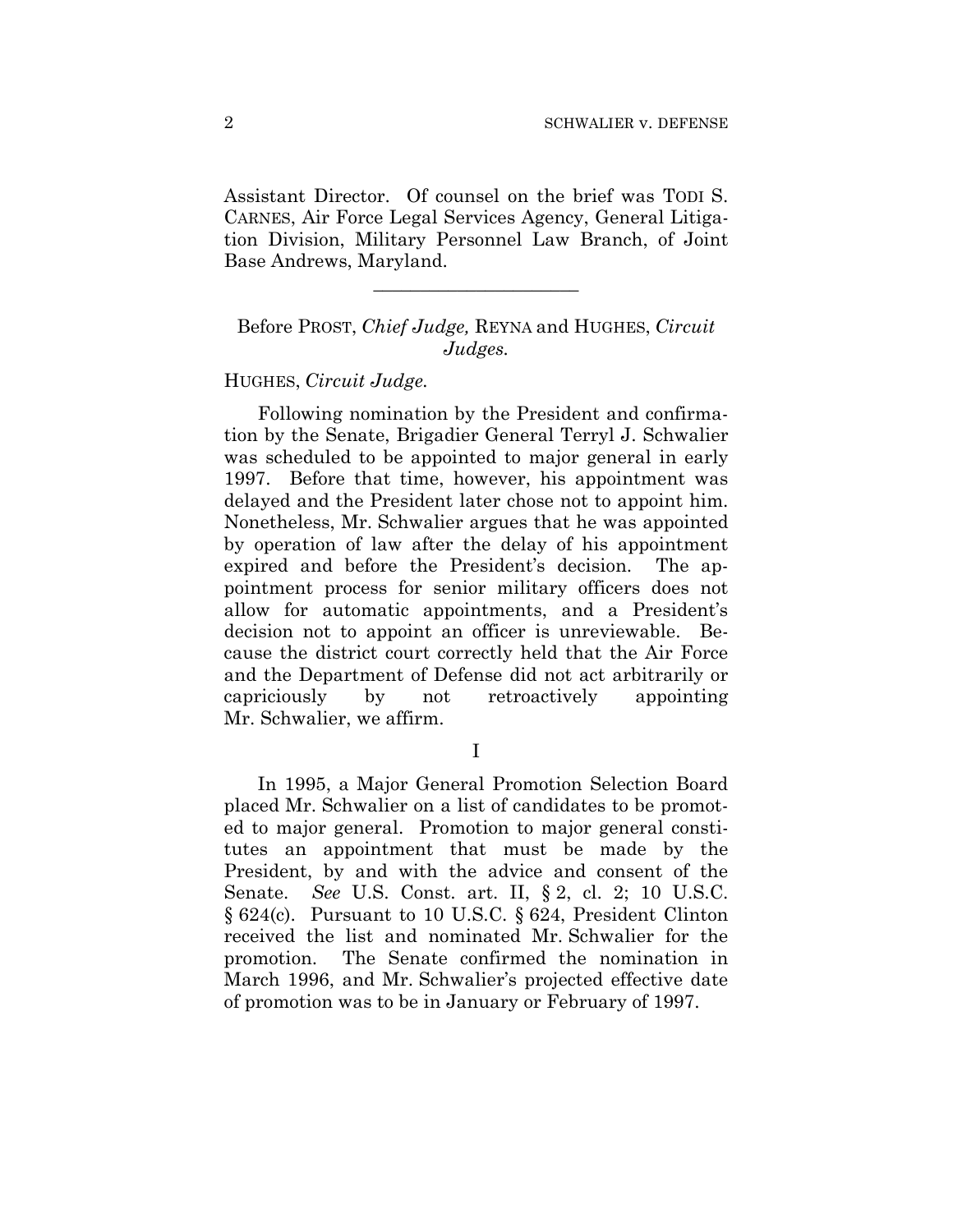Before the effective date of his promotion, Mr. Schwalier assumed command of the 4404th Wing (Provisional) at the King Abdulaziz Airbase in Saudi Arabia. Many of the Wing's personnel lived in the Khobar Towers, a nearby apartment complex. On June 25, 1996, a terrorist group detonated a truck bomb at the Khobar Towers, killing 19 airmen and injuring hundreds of others. In December 1996 and in January 1997, Mr. Schwalier was told that his promotion would be delayed. Meanwhile, Congress, the Department of Defense, and the Air Force commissioned investigations of the attack. The Department of Defense's investigation was unfavorable to Mr. Schwalier, and the Secretary of Defense recommended that President Clinton remove Mr. Schwalier from the Selection Board's list. On July 31, 1997, President Clinton removed Mr. Schwalier's name from the list.

Mr. Schwalier retired in September 1997. In 2003, he filed an application to correct his military records with the Air Force Board for Correction of Military Records. According to Mr. Schwalier, the permissible length of promotion delay under 10 U.S.C. § 624(d)(4) ended before the President removed Mr. Schwalier from the list. He argued that he was therefore promoted by operation of law when the delay ended.

Initially, the Corrections Board agreed with Mr. Schwalier. It recommended that the Secretary of the Air Force "correct an error" under 10 U.S.C. § 1552(a)(1) in Mr. Schwalier's records to reflect that, among other things, he was promoted to major general. The Department of Defense, however, disagreed with the recommendation. Its General Counsel determined that, according to this court's decision in *Dysart v. United States*, 369 F.3d 1303 (Fed. Cir. 2004), promoting Mr. Schwalier retroactively would be without legal effect. Based on the determinations of the General Counsel for the Department of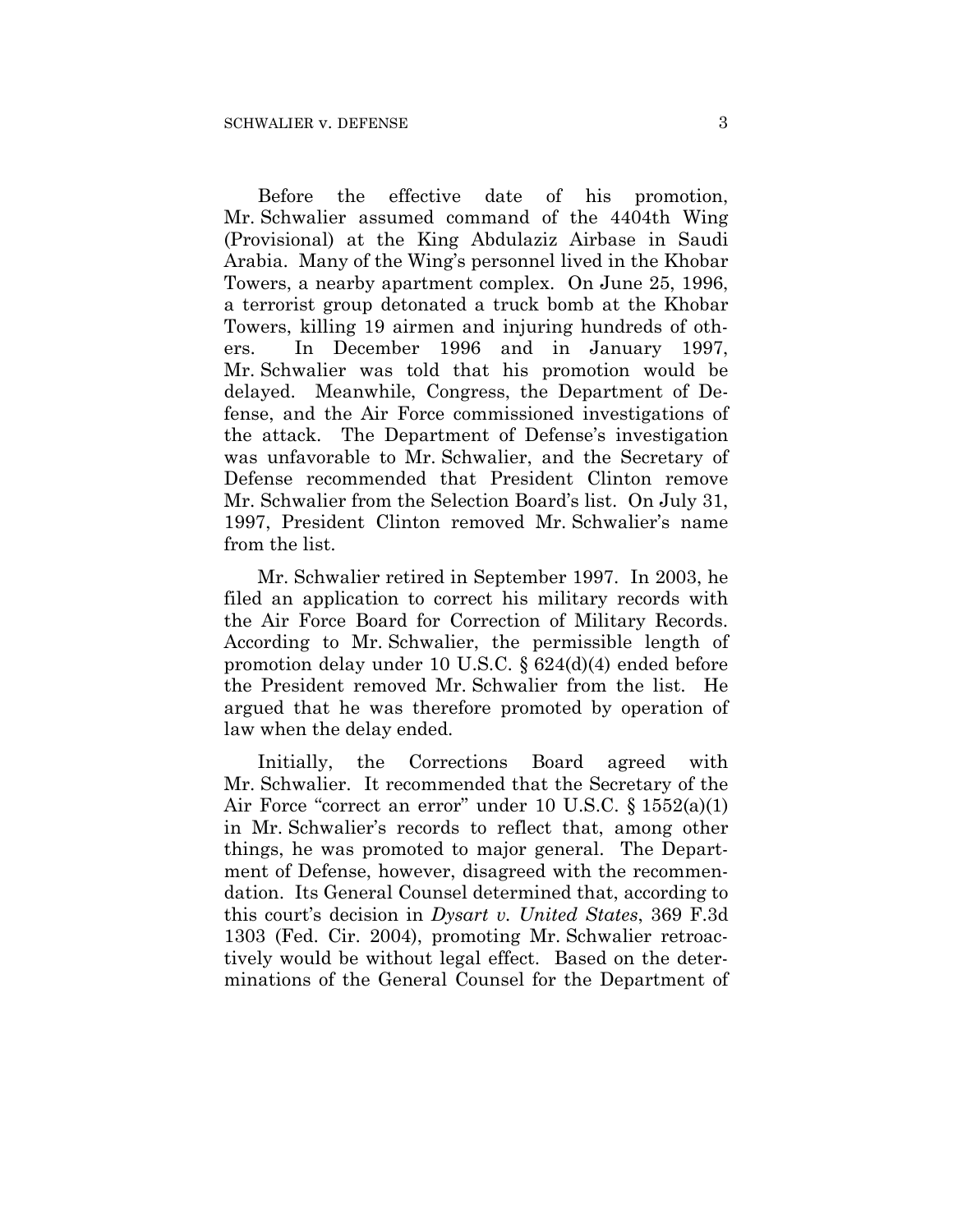Defense, the Corrections Board ultimately denied Mr. Schwalier's application.

In 2007, Mr. Schwalier requested that the Corrections Board reconsider his application. The Corrections Board found in favor of Mr. Schwalier. In November 2007, it determined that the decision to remove Mr. Schwalier from the list caused an "injustice" under 10 U.S.C.  $§ 1552(a)(1)$ , warranting the requested corrections. The Air Force then issued a letter in December 2007, stating that Mr. Schwalier was appointed to major general, effective January 1, 1997. Shortly after, the General Counsel for the Department of Defense again advised the Secretary of the Air Force that the implementation of the Corrections Board's recommendations would be without legal effect and that the Secretary of Defense agreed. Accordingly, the Secretary of the Air Force rescinded all corrections of Mr. Schwalier's records on April 3, 2008.

In 2011, Mr. Schwalier filed a complaint against the Secretary of Defense and the Secretary of the Air Force (collectively, the government) in the United States District Court for the District of Columbia. The complaint sought back pay and other relief under the Administrative Procedure Act (APA). The district court granted summary judgment to the government, finding that it did not act arbitrarily or capriciously by refusing to retroactively promote Mr. Schwalier.

Mr. Schwalier then appealed to the United States Court of Appeals for the District of Columbia Circuit. The D.C. Circuit determined that the district court had jurisdiction over Mr. Schwalier's case because it was based in part on the Little Tucker Act, 28 U.S.C. § 1346(a)(2), and in part on the APA. Given this holding, the D.C. Circuit held that it lacked jurisdiction over Mr. Schwalier's case. Consequently, the D.C. Circuit transferred the appeal to this court.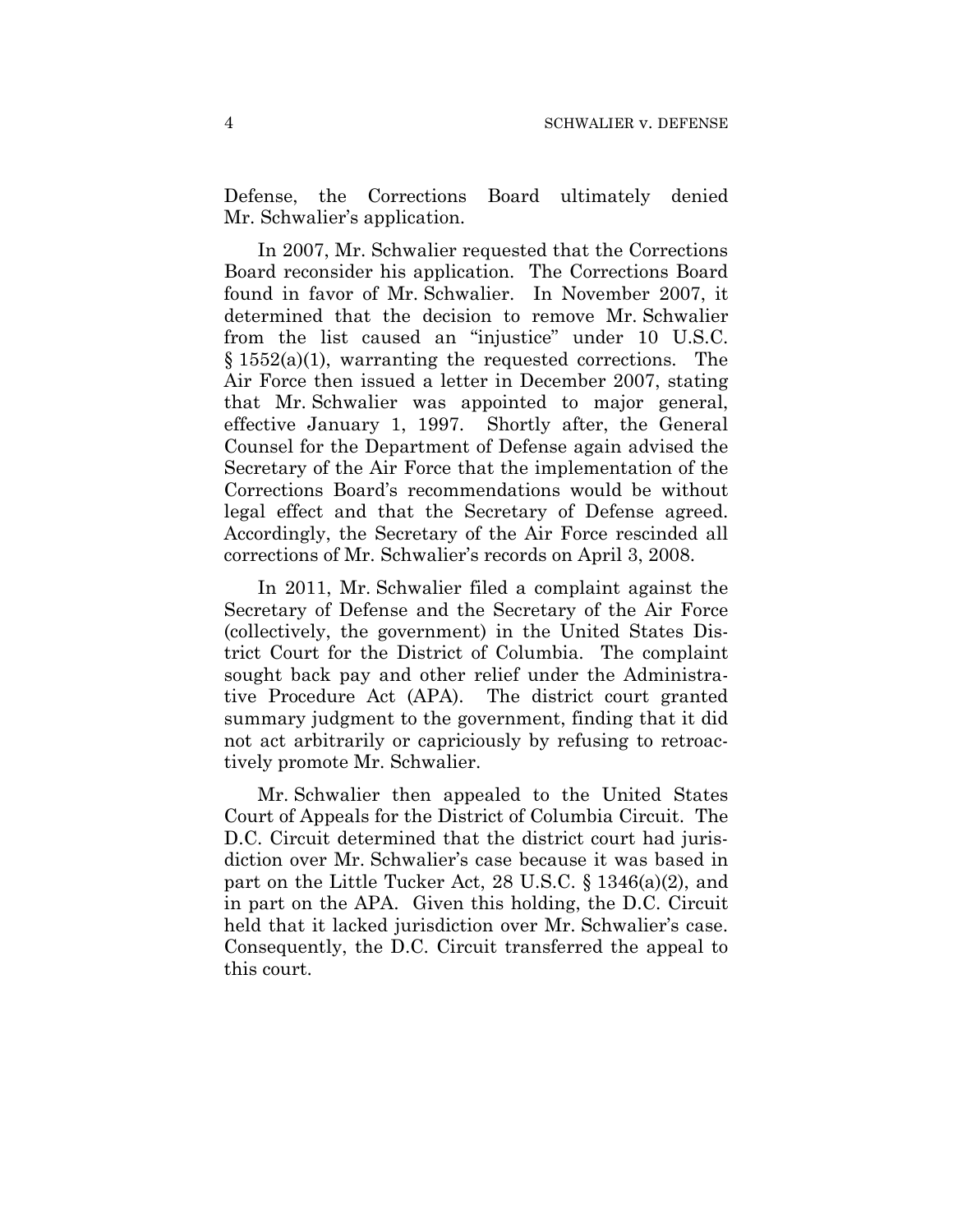<u>.</u>

As an initial matter, the government argues that Mr. Schwalier's complaint should have been dismissed as barred by the statute of limitations applicable to Little Tucker Act claims, depriving the trial court of jurisdiction. But Mr. Schwalier's complaint is also based on the APA. Actions for judicial review under the APA accrue at the time of final agency action and are subject to the six-year statute of limitations in 28 U.S.C. § 2401(a). *See Preminger v. Sec'y of Veterans Affairs*, 517 F.3d 1299, 1307 (Fed. Cir. 2008); *Mendoza v. Perez*, 754 F.3d 1002, 1018 (D.C. Cir. 2014). Mr. Schwalier filed his complaint in 2011, requesting review under the APA of the government's final action in 2008. Accordingly, Mr. Schwalier filed his complaint within the statute of limitations.

Moreover, we are satisfied that we have jurisdiction over Mr. Schwalier's appeal, as it is based "in whole or in part" on the Little Tucker Act. 28 U.S.C.  $\S 1295(a)(2)$ . And even "when a mixed case is presented and the nontax Little Tucker Act claim is dismissed, the other claims may be reviewed provided the Little Tucker Act claim was nonfrivolous." *Banks v. Garrett*, 901 F.2d 1084, 1088 (Fed. Cir. 1990). As the D.C. Circuit held, Mr. Schwalier's request for back pay in his complaint is "unambiguously monetary in nature" and based "in part" on the Little Tucker Act. *Schwalier v. Hagel*, 734 F.3d 1218, 1222 (D.C. Cir. 2013). Thus, we have jurisdiction over Mr. Schwalier's appeal.<sup>1</sup>

<sup>&</sup>lt;sup>1</sup> To the extent Appellees suggest we must retransfer Mr. Schwalier's appeal, doing so at this point would create the "jurisdictional ping-pong" the Supreme Court has cautioned against. *Christianson v. Colt Indus. Operating Corp.*, 486 U.S. 800, 818 (1988). "Under law-of-the-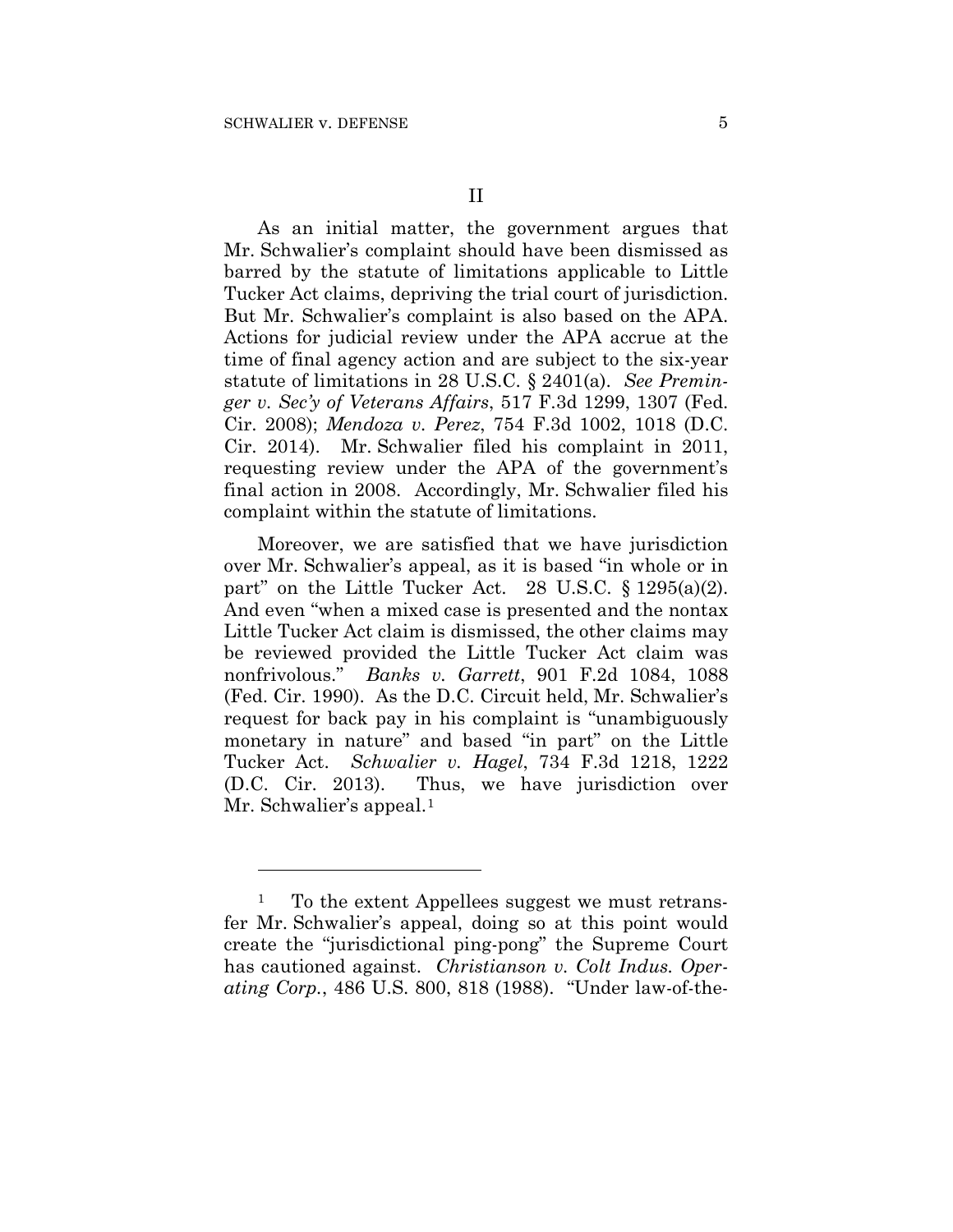Applying D.C. Circuit law here, we review a grant of summary judgment de novo. *Epos Techs. Ltd. v. Pegasus Techs. Ltd.*, 766 F.3d 1338, 1341 (Fed. Cir. 2014). Summary judgment is appropriate when there is "no genuine dispute as to any material fact and the movant is entitled to judgment as a matter of law." Fed. R. Civ. P. 56(a).

The APA entitles "a person suffering legal wrong because of agency action, or adversely affected or aggrieved by agency action . . . , to judicial review thereof." 5 U.S.C. § 702. The reviewing court must set aside a final agency action that is "arbitrary, capricious, an abuse of discretion, or otherwise not in accordance with law." 5 U.S.C.  $§ 706(2)(A).$ 

#### A

The Secretary of the Air Force may correct a military record when it is "necessary to correct an error or remove an injustice." 10 U.S.C.  $\S$  1552(a)(1). The procedures for such corrections are established by the Secretary of the Air Force and must be approved by the Secretary of Defense. 10 U.S.C. § 1552(a)(3). The regulations provide that if a Corrections Board's recommendation would affect an appointment or promotion requiring confirmation by the Senate, as is the case here, the recommendation must be forwarded to the Secretary of the Air Force for final decision. 32 C.F.R.  $\S 865.4(l)(3)$ . After a final decision has been made, it is "final and conclusive on all officers of the United States." 10 U.S.C. § 1552(a)(4).

 $\overline{a}$ 

case principles, if the transferee court can find the transfer decision plausible, its jurisdictional inquiry is at an end." *Id.* at 819.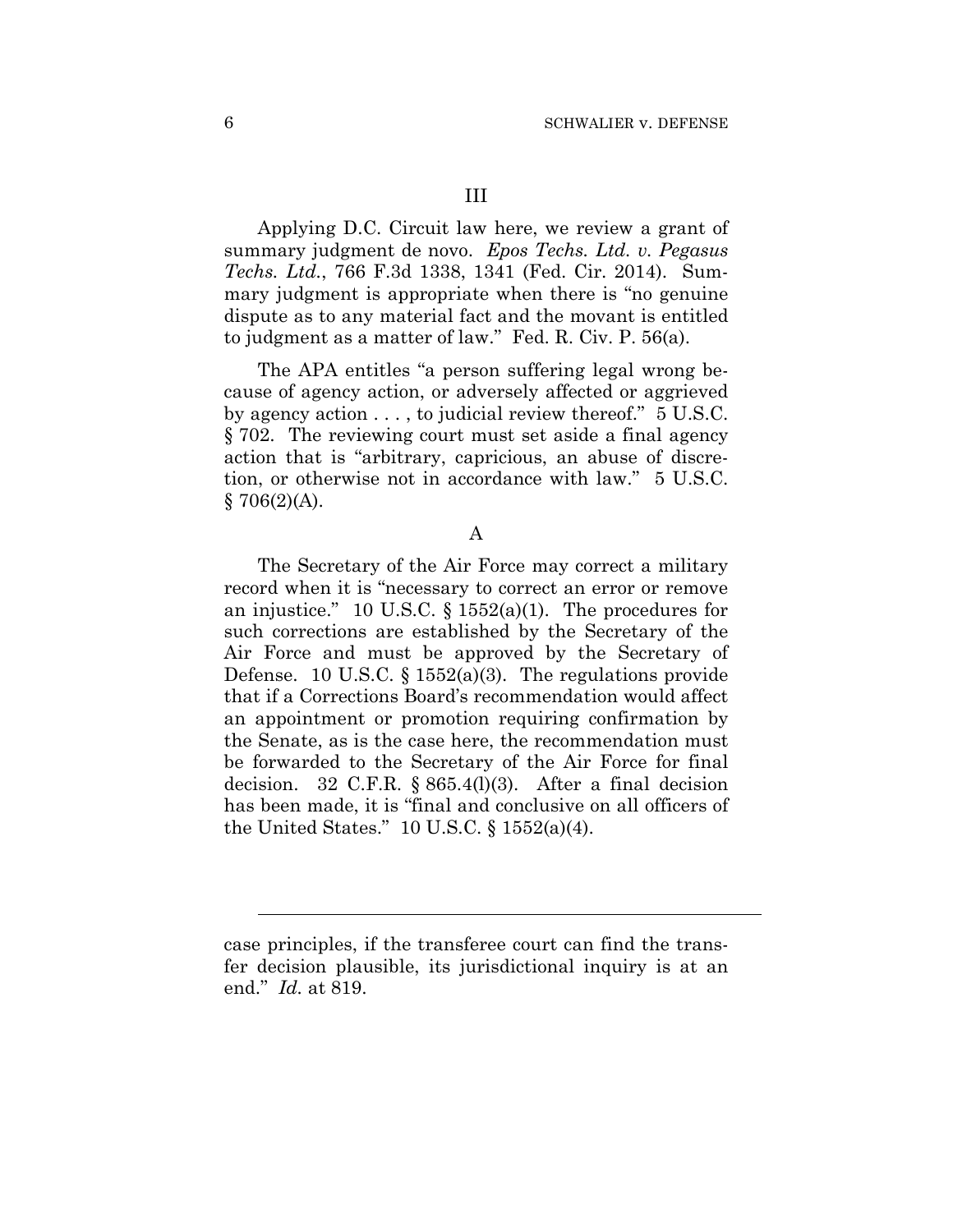Mr. Schwalier interprets 10 U.S.C. § 1552 as turning the Air Force's December 2007 retroactive appointment letter into a final decision that is binding on all officers of the United States, even though the President chose not to appoint Mr. Schwalier in 1997. He argues that the underlying Corrections Board's recommendation to retroactively appoint him was proper, as he was promoted by operation of law before the President acted to remove Mr. Schwalier from the promotion list.

Under the Constitution, three actions are ordinarily required for a person to be appointed to a senior military office: the President's nomination; confirmation by the Senate; and the President's appointment. *Dysart*, 369 F.3d at 1311 (citing *Marbury v. Madison*, 5 U.S. 137, 155– 56 (1803)). For a promotion of a senior military officer to be effective, including a promotion to major general, all three acts must be completed. *Id.* at 1311–12. And 10 U.S.C. § 624, the statute under which Mr. Schwalier was to be appointed in 1997, incorporates this constitutional design. *See* 10 U.S.C. § 624(b)–(c); *Dysart*, 369 F.3d at 1313. Importantly, § 624 does not provide for an appointment by operation of law without a final act of appointment by the President. *Dysart*, 369 F.3d at 1313. Here, the President chose not to exercise his appointment power by removing Mr. Schwalier's name from the promotion list in 1997. Accordingly, the third and final act required for an appointment is missing altogether in this case.

According to Mr. Schwalier, the Air Force's December 2007 retroactive appointment letter overrides the President's decision in 1997 to remove Mr. Schwalier from the promotion list because the letter issued pursuant to § 1552. It is true that § 1552 states that a record correction decision is "final and conclusive." But in this case, the President chose not to appoint Mr. Schwalier in 1997—long before any record correction decision arose and § 1552 does not apply here. In any event, interpret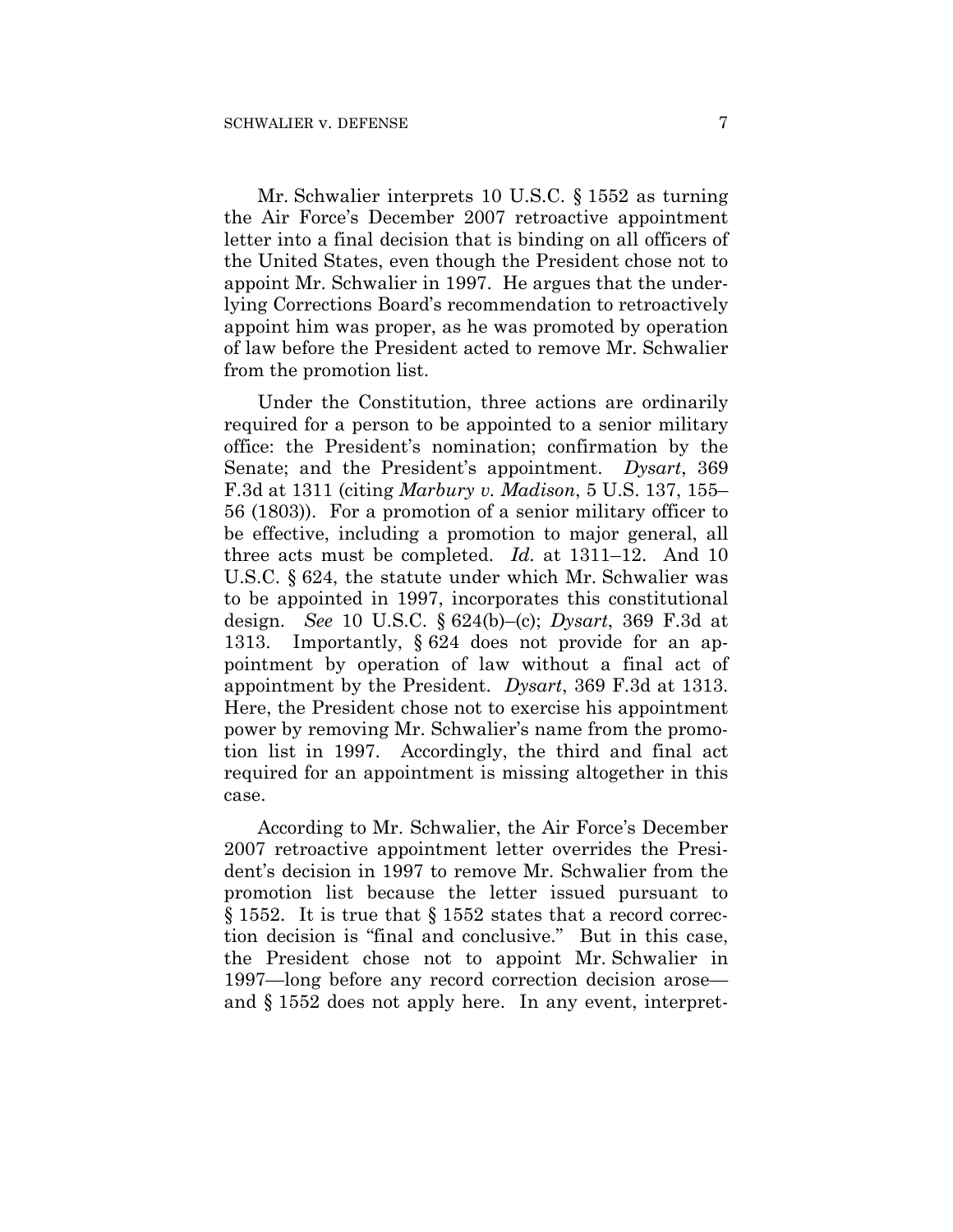ing § 1552 as allowing for the reversal of the President's decision to withhold Mr. Schwalier's appointment cannot be the correct interpretation of the statute. *See Dysart*, 369 F.3d at 1316–17. Indeed, accepting Mr. Schwalier's interpretation of § 1552 would effectively allow Congress to compel the President to appoint senior officers of the United States. "Congress does not have the authority to require the President to exercise his appointment power; such authority would be akin to an exercise by Congress of the appointment power itself, which is prohibited." *Dysart*, 369 F.3d at 1317. Thus, we hold that § 1552 does not allow for appointment by operation of law when the President has chosen not to appoint a person to office.

B

Mr. Schwalier also argues that the General Counsel for the Department of Defense acted arbitrarily and capriciously when it "coerced" the Secretary of the Air Force into rescinding the corrections of his records. Appellant's Br. 18–19. But the Air Force is a subcomponent of the Department of Defense. 10 U.S.C. § 111(a)(8). It acts "subject to the authority, direction, and control of the Secretary of Defense," 10 U.S.C. § 8013, who has prescribed that the General Counsel for the Department of Defense will resolve legal disagreements within itself, Department of Defense Directive 5145.01 §§ 3.01, 3.10 (May 2, 2001). Accordingly, the Secretary of Defense and the General Counsel for the Department of Defense did not violate the law when they stepped in to resolve the issue of whether the Air Force legally could correct Mr. Schwalier's records.

Additionally, the government's decision to rescind the corrections of Mr. Schwalier's records itself was not arbitrary or capricious. Mr. Schwalier was slated to be promoted to major general under 10 U.S.C. § 624. The recommendations to correct Mr. Schwalier's records were based on the theory that he was promoted by operation of